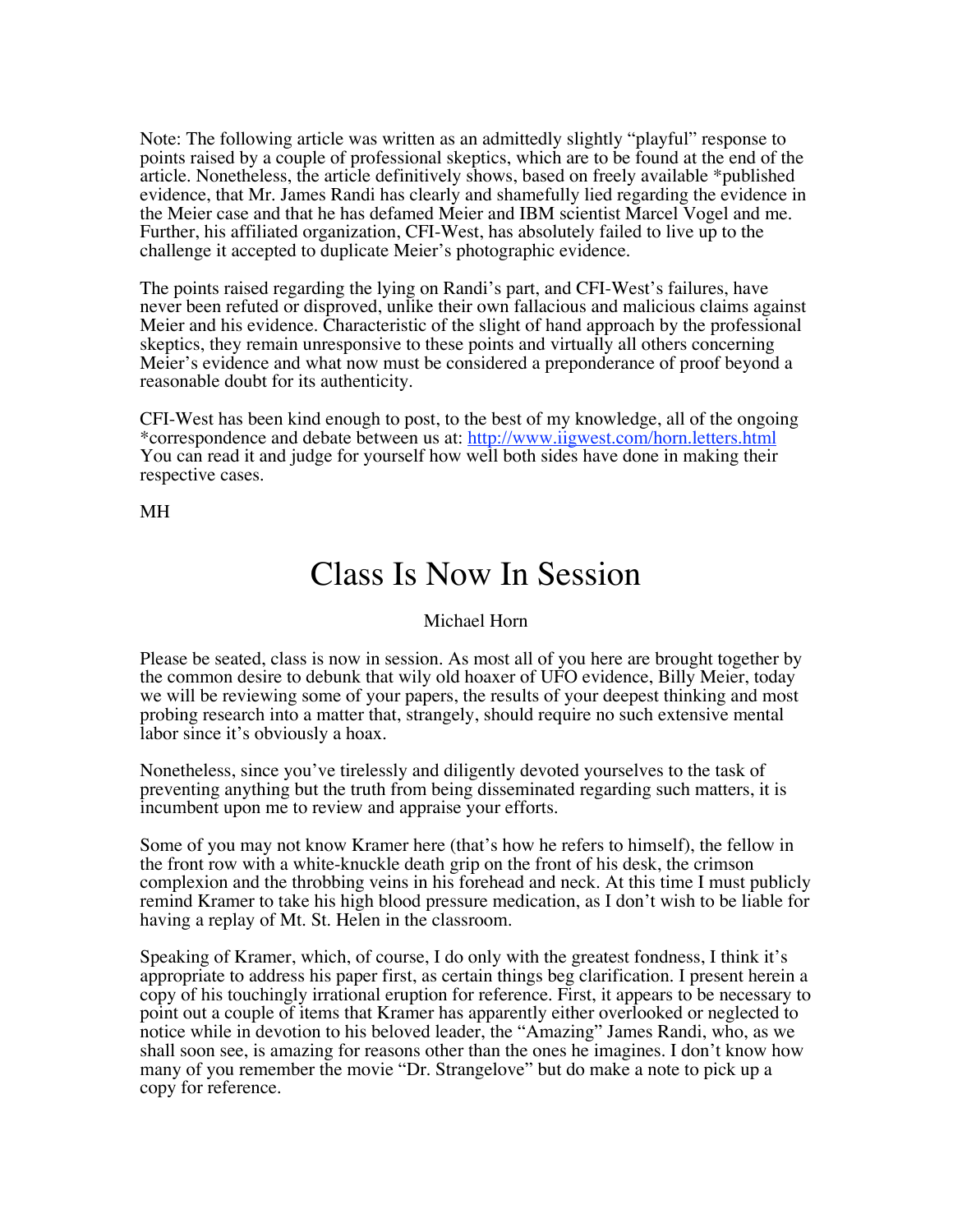Now, it has apparently eluded our friend Kramer here that Mr. Amazing or Mr. A for short, his guru and Grand Poobah, has loudly and clearly proclaimed himself to be an expert, a professional skeptic and debunker of hoaxes with a hefty \$1,000,000 award (stashed away somewhere I'm sure) awaiting anyone who can prove a paranormal claim. To make sure that the premise of his expertise is quite clear, Mr. A has established himself in such a manner as to leave no doubt about his pronouncements in such matters, i.e. if something is fake, fraudulent, hoaxed, a façade that even a child can see through, or whatever choice term he applies in his considered judgment of any matters in evidence, then one must take that as representing, no surprise here, his professional and very well informed opinion based on his examination of the evidence according to strict standards.

Conversely, should he apply words like genuine, proof, true, etc. to something under his consideration we should likewise clearly understand his meaning and, even more importantly, know that he has also given full consideration to such a judgment before making it, the stakes being as high as they are and as he has himself defined them.

I trust that all of you deep-thinking, logical and serious investigators in search of the truth can easily follow what we have here. And, I'm sure that you can recognize that it isn't my point of view that we're discussing; it's Mr. A's as dictated by his own protocols and by simple logic itself.

Therefore, when he ascribes such judgments as fake, fraudulent, hoaxed, a façade that a child could see through, etc. to a matter and to its evidence and/or content, we have no doubt as to his position, as to what he is saying. After all, we're not getting the opinion of an uninformed, no-expert person in the street, so to speak, we're getting nothing less than the professional opinion (backed as it is by that \$1,000,000 award) of a self-proclaimed expert, one that must have impressed someone enough to supposedly back him up with the big bucks.

So when Mr. A makes his negative pronouncement on the Meier case and its evidence, as he has in writing, we understand that he has done all of the necessary due diligence and careful research, investigation and examination according to strict standards to support his conclusions, lest they be careless lies and slander, heaven forbid. And when Mr. A states that he never said any such thing, otherwise known as retracting his statement and claims, it should be clear to even the dimmest bulb that for me to point that out isn't a lie on my part but on Mr. Amazing James Randi's.

Logically, therefore, he is a liar. This isn't a wild, irrational, nasty, unsubstantiated (see Kramer's letter below) claim; it's simply an accurate definition of someone who lies. We might add that he's also an incompetent for not having actually reviewed the evidence and put it to the same standard of tests, which have already determined its authenticity. Should we assume that his "standards", i.e. his beliefs and prejudices, are higher? Additionally, when his affiliated organization, CFI-West, accepted the challenge to duplicate only one of Meier's photos and one of his film segments, after confidently proclaiming them "easily duplicated hoaxes" and then failed to do so - after three long, long years - it should have dawned on Mr. A that he was in suffering a high degree of credibility incongruity.

Now, regarding CFI-West, they also blatantly lied (well, look at the company they keep) when they attempted to say that the challenge involved duplicating the "effect" of Meier's evidence, something that I obviously could obtain by watching sci-fi/spaceship movies (none of which would meet the criteria Meier's did either). When Mr. Rees called in to the Art Bell radio show (heard by an international audience between 5 and 10 million people) and absolutely refused to have his quaint little six-pack of UFO model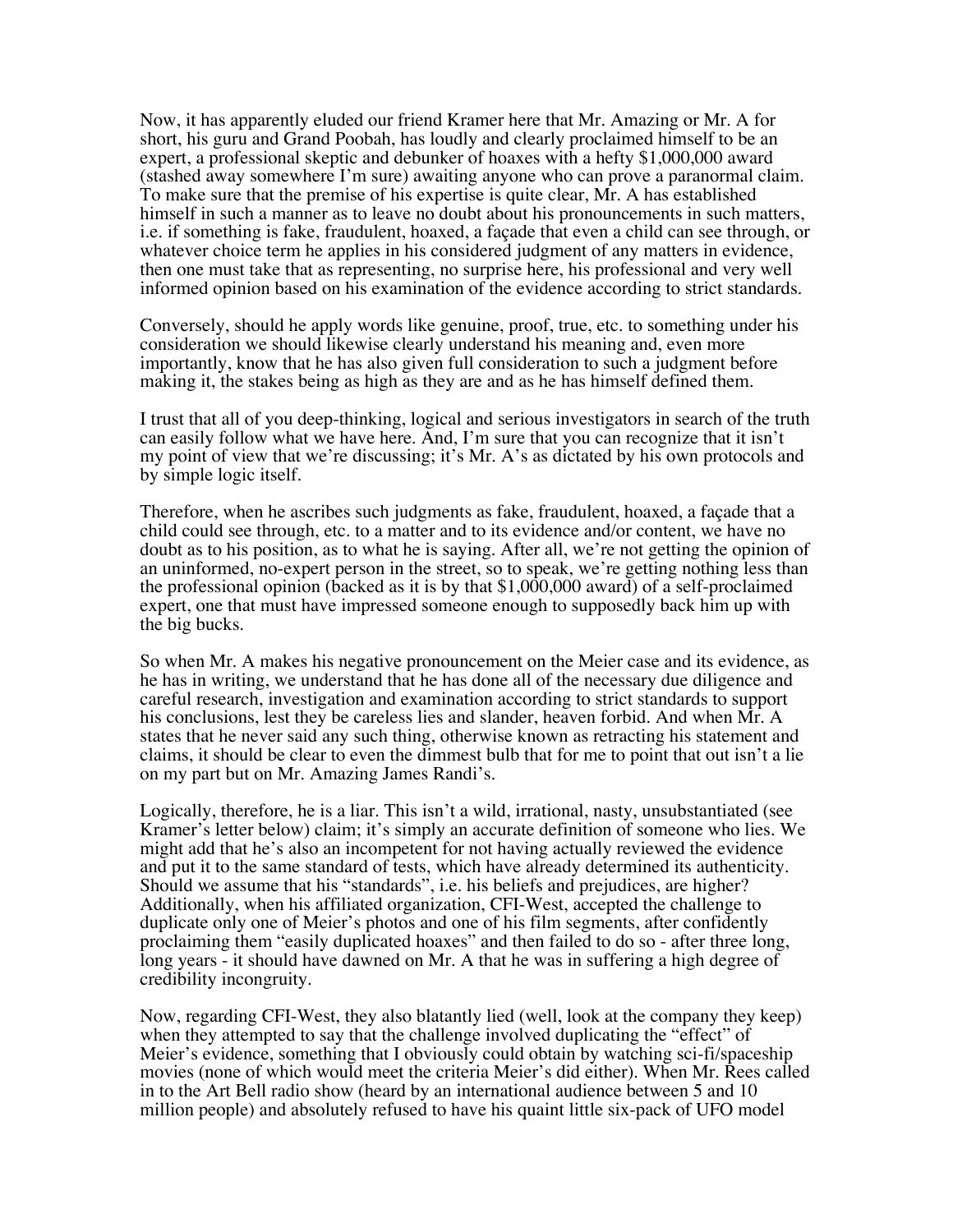photos tested to the same standard as Meier's were, he effectively sunk the whole skeptical challenge quicker than a birch bark canoe carrying an anvil. By the way, class, has any of you ever seen the film segment that Mr. Rees also promised us, now nearly four years ago? Me neither.

But before we get back to the matter of the Amazing liar, let me inform you that an Academy Award-winning special effects studio (known for stunning sci-fi and spaceship effects, etc.) recently viewed the same evidence that Mr. Rees did and they literally laughed at Mr. Rees's "pin-scratching on the negative" theory. Yes, we do have a few more surprises for the aptly named bozos.

(Somebody please get Kramer a glass of water or a fire extinguisher, the dome could blow any minute.)

Now, you may also recall that, when I listed six specific predictions of Meier's that already recently came true, Mr. A had summarily dismissed the manner by rhetorically asking how many of Meier's predictions came true, implying that none had. Of course, he hadn't troubled himself to read the documentation regarding dozens more that indeed also came true. No, when you're a true believer, or a true disbeliever in the possibility that anything outside of your rather limited world view is possible, then there's no need to be disturbed by little things like facts, especially those that contradict your prejudiced preconceptions, not to be redundant.

Later, Mr. A states that he never called the Meier case a hoax. Really? What then are we to make of all this, a ringing endorsement? When faced with solid, contradictory evidence, and his own contradictory statements, the pathetic Mr. A's tactic is to simply lie like a bandit, as he repeatedly demonstrates.

Mr. A effects a further irreparable widening of his credibility gap when, during a radio interview by Ed Craft on the Magick Mind radio show, he tells Craft and his audience that the sound recordings that Meier claimed that he and his wife made, in front of some 17 witnesses, including an undercover policeman, were not really examined at highly reputable sound studios, with expert personnel using state of the art equipment, but were actually hoaxes that the investigators brought around to numerous sound facilities until they could coerce one to agree to the otherworldly nature of the sounds! (These guys seem to have a penchant for destroying their credibility in public.)

Considering the ample record of the sound analysis freely available to all, not only does Mr. A come off as an unapologetic liar, he shows himself to be anything but of scientific (and probably sound) mind by attempting to deny the presence of what is there for the whole world to see. Let us please remember that magicians (such as Mr. A) by trade are trained to misdirect attention, to deflect awareness from one hand to the other, so to speak, and to mislead in order to entertain and baffle those unskilled in such arenas.

That one would entrust the examination of, let alone the authority to pass judgment upon, critical, highly controversial evidence, especially when it's authentication spells financial disaster for said "objective" examiner, is another version of the fox guarding the hen house.

But we're not quite done pulling back the curtain on this ersatz wizard or, more accurately, world-class clown. In a flagrant attempt to further distort the truth and shift the focus away from his own shifty misrepresentations, Mr. A creates yet another lie, i.e. he claims that your humble instructor, he who stands before you today, had himself claimed to be in possession of metal alloy samples of extraterrestrial origin. Boldly, Mr.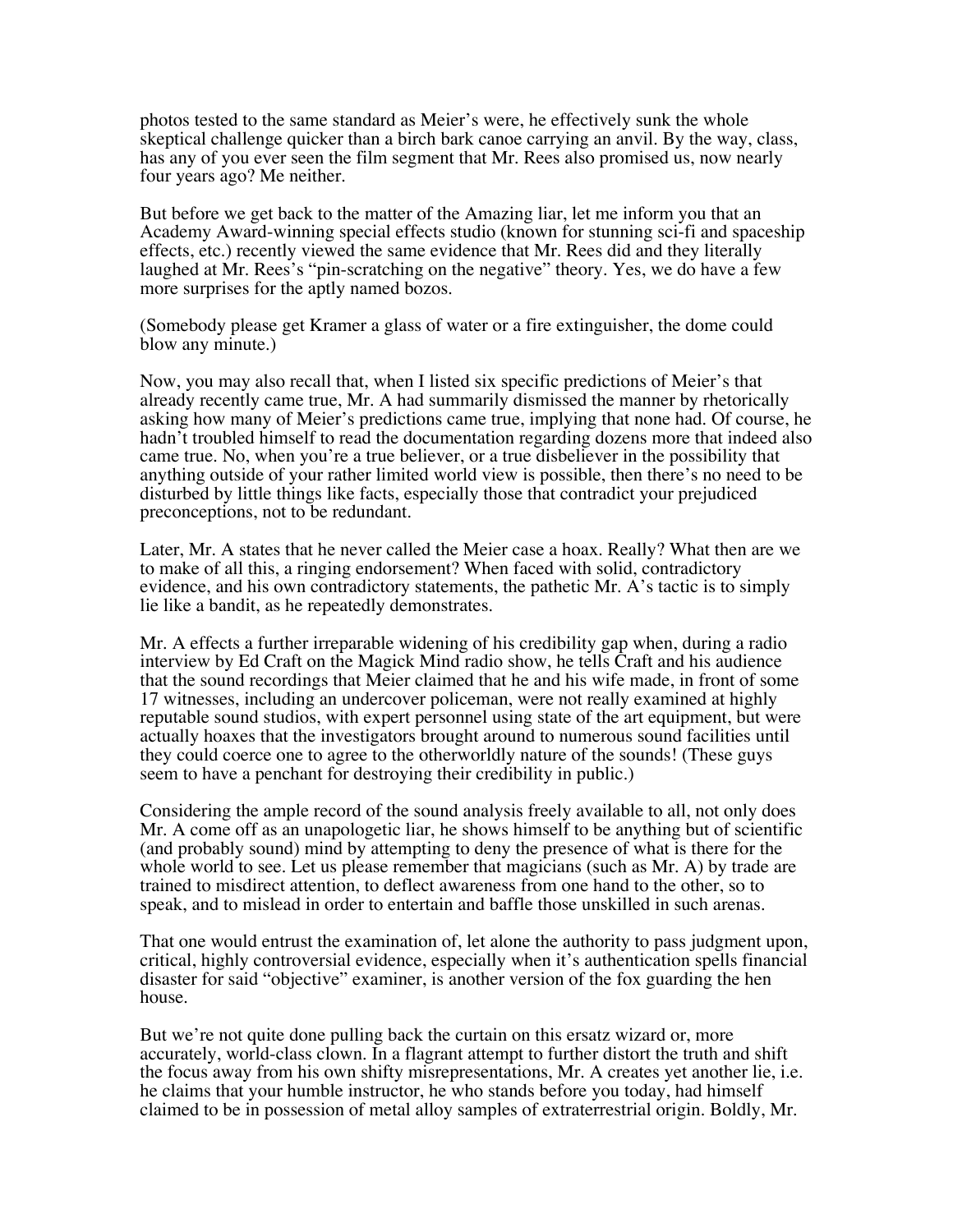A demands that I turn them over for examination, and prove that they're real. He incites the skeptical hordes to echo the same demand; righteous outrage at my supposed unwillingness to do so, when I never, ever claimed possession of said samples, is trumpeted loudly as, well, as what, further proof that I'm not the one who's a magician?

Of course, one has to wonder why Mr. A, and CFI-West have repeatedly ignored my request that they duplicate the sounds of the UFO that Meier recorded, since it's physical evidence freely available to anyone for the taking. You want the evidence fellows? It's yours, duplicate it, debunk it.

Would anyone in their right mind ascribe these tactics to truly objective, credible scientists, to anyone with a gram of integrity?

So, as we clearly expose the pathology of this charlatan, the real hoaxer in the matter, let's recap, for those among you who may not have the attention span to follow the facts, let alone do anything resembling competent investigative research:

- 1. Mr. A is a self-proclaimed professional skeptic and debunker.<br>2. As such he must make determinations as to the authenticity of
- As such he must make determinations as to the authenticity of evidence using appropriate professional standards.
- 3. He refrains, therefore from cavalier issuances of mere unsupported opinion.<br>4. His high stakes, \$1,000,000 game is at risk should he be wrong.
- 4. His high stakes, \$1,000,000 game is at risk should he be wrong.<br>5. Mr. A issues a cynical, damning evaluation of Meier's evidence
- Mr. A issues a cynical, damning evaluation of Meier's evidence, both physical and prophetic.
- 6. Mr. A subsequently retracts his opinion and claims to have never issued it in the first place.
- 7. Mr. A declares, without any proof, that the sound analyses authenticating Meier's recordings were fraudulent and refuses to even attempt to duplicate or debunk them.
- 8. Mr. A deliberately, falsely declares that I am in possession of material never in my possession.
- 9. Mr. A is, by definition, a liar.<br>10. This should cause Mr. A no p.
- This should cause Mr. A no problems if his value system is based on inconsistency and lies. The same, of course, holds true for his adherents should their priorities be anything other than the truth.

Now, before we finish with the pathetically compromised and deliberately deceptive Mr. A, a further note that tells us everything we need to know about his character. If character doesn't matter, of course you can go back to scribbling or practicing card tricks, neither one of which earns you a grade in this class, however. To continue, you must all be familiar now with Mr. Vogel's research and conclusions regarding the authenticity, and irreproducibility of the metal alloy samples, the ones which the deceitful Mr. A knowingly, falsely attempted to connect to being in my possession.

Isn't it telling that Mr. A took great pains to claim familiarity with Mr. Vogel and had referred to him as "not very bright"? For those of you who, like Mr. A, may have spent your childhood, and perhaps a good part of your adult, years practicing various sleight of hands maneuvers, let me inform you that Mr. Vogel, at age twelve, had synthesized the chemicals that produce bioluminescence in fireflies. In addition to holding or co-holding some 32 patents and inventing the magnetic disk coating memory system used in IBM disk memories, Mr. Vogel also created SEM technology (refractive light microscopy) used extensively in the manufacturing of semiconductor technology.

Perhaps the obviously envious Mr. A actually meant that his familiarity with Mr. Vogel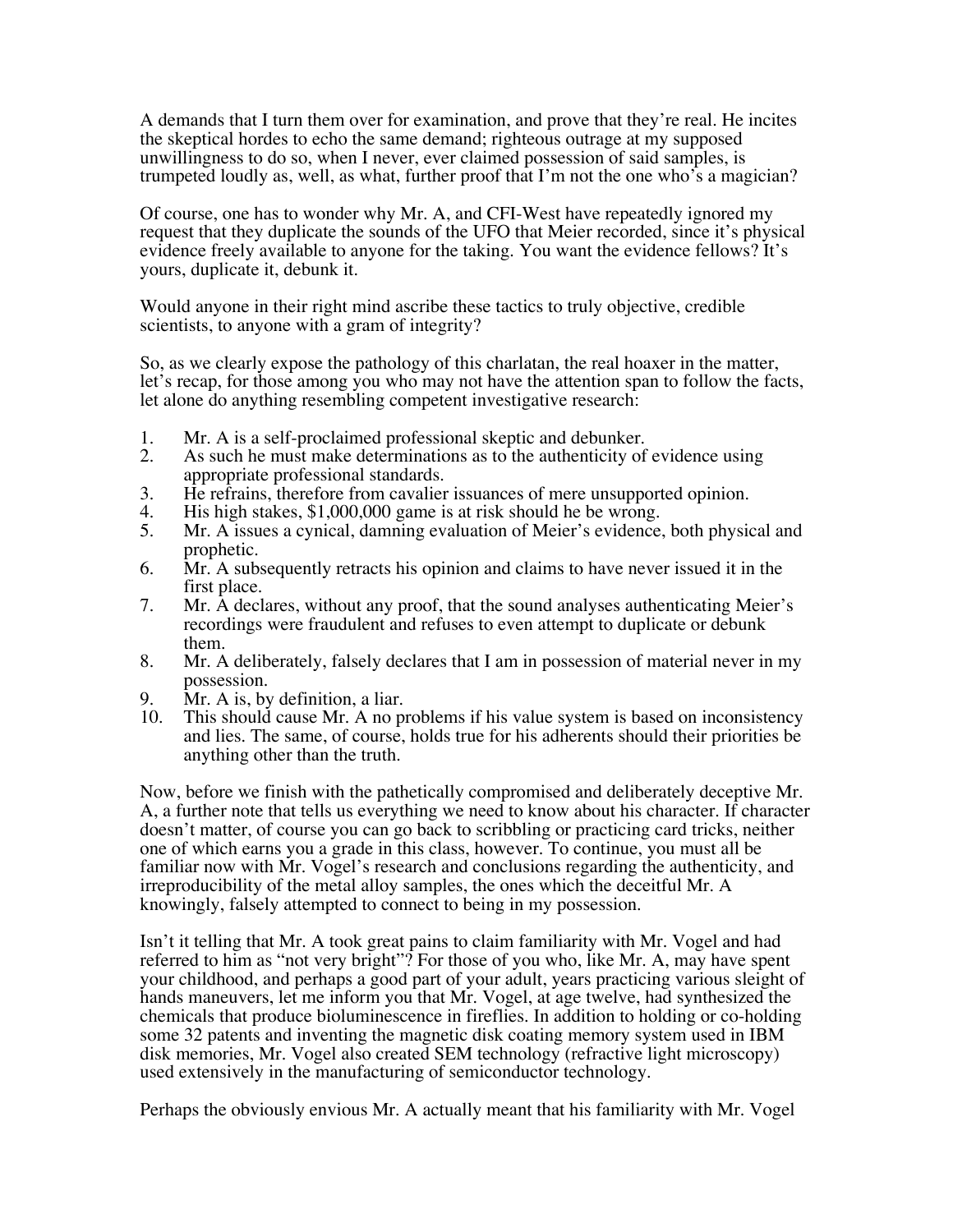was limited to shining his shoes and the "not very bright" referred to the failure of Mr. A to even do that job for him competently.

Now, while it's unnecessary to further dignify Kramer's own unfounded claims, little wonder, sitting as he has been for however long at the feet of a slandering, lying charlatan like Mr. Amazing James Randi, I do hope that he'll get his apoplexy under control and at least try to comport himself with some small semblance of intelligence and, dare we ask, professionalism.

Moving on to the next paper, submitted by Mr. Thomas over there in the corner. Mr. Thomas was quite quick to point out that I was "wrong by nine years, etc". Unfortunately, Mr. Thomas neglected to actually read the information, not authored by me, but by Prof. Froning. I simply confirmed it earlier this year since Prof. Froning had made some of the statements at a lecture of mine more than a dozen years ago. To begin with, nowhere did I say that Meier had discussed the tachyon issue in 1979, just that Froning's original comments about it had been made then.

If Mr. Thomas had, heaven forbid, actually researched the Meier information (or at least asked for it to be clarified) he would have noted that Meier spoke about the tachyonrelated information in 1975 and that Prof. Froning commented on it in 1979. Mr. Thomas might also have troubled himself to ascertain from Prof. Froning exactly how long he had been involved in the field of study. And nowhere does Mr. Thomas acknowledge Prof. Froning's critical points, i.e. that a one-armed, basically uneducated farmer living in a remote area of Switzerland was not only apparently quite conversation with this rarefied field of study, the figures he gave for flight time were within 20% of Prof. Froning's computations as done with complex calculation formulas well beyond the knowledge of Meier. Additionally, not only did Prof. Froning not assert the likelihood of his figures being more accurate than Meier's, he stated that he and his colleagues may have made breakthroughs in their understanding of possibilities and ways for traveling faster than light from Meier's information, that's from the information provided by this…farmer.

Does Mr. Thomas himself have any such similar endorsement from respected members of the scientific community, or even from farmers, for his work? Based on the shoddiness and assumptive nature of Mr. Thomas' contribution to this class, I highly doubt it. Further, as has already been mentioned before by Mr. Campbell, the book/documents alluded to by Mr. Thomas are in English and certainly unknown to the majority even of the English speaking world, not being composed of a high percentage of astro-physicists.

Meier had but a very cursory understanding of English during the years Mr. Thomas specified. Access to, interest in and understanding of this highly specialized field of actual scientific study has never been connected to our friendly farmer. Perhaps Mr. Thomas would like to tell us all about these papers since it's fair to assume that he's had them on his desk for decades and has doubtless discussed them with his German-only speaking acquaintances over beer and wurst sandwiches ever since, perhaps as part of his regular October Fest rituals. Do tell us, Mr. Thomas.

Even more importantly, and pardon me for waiting until now to point this out, class, but the mention of tachyons is in itself not the sole remarkable aspect of Meier's information. It was the specific reference to "tachyon propulsion", which, in my cursory read of the articles mentioned, as well as the description of the book's contents, is not specifically the expressed focus of these documents at all, while it was in Meier's information. Even had it been…well, we're waiting for Mr. Thomas to make that case now. Wake us when you're ready.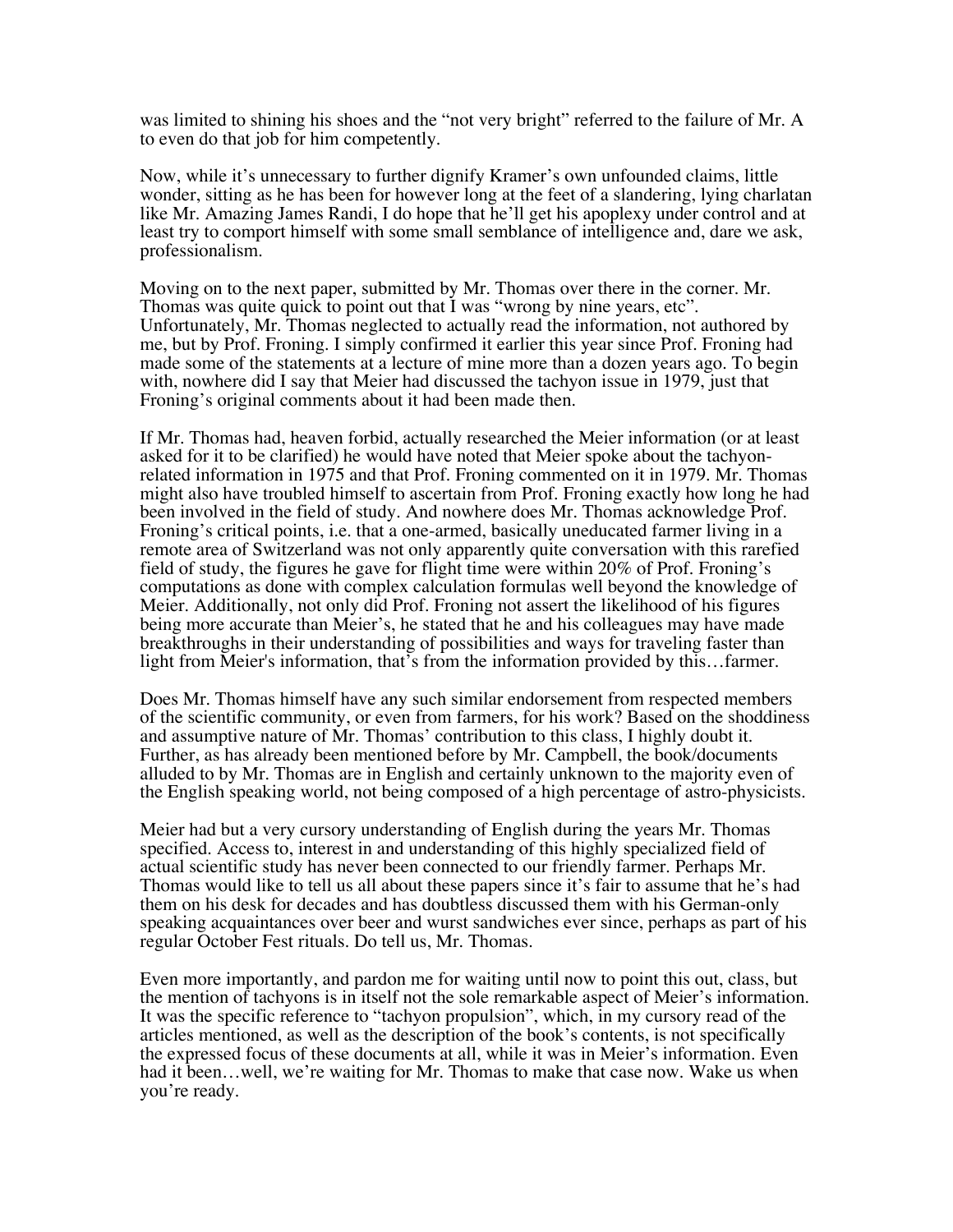Now, Mr. Thomas goes on to be critical of my noting Mr. Post's positive comments regarding Meier's photos and, while at once focusing on the comparison to the K-Mart comment doesn't mind using Mr. Post's statements of doubt to support his own skepticism (and perhaps his unproven thread and hubcap premise). Well, I have no problem here with Mr. Thomas' pointing this out, it's just that you can't have it both ways. If Mr. Post was indeed competent enough to have been impressed with what he saw, so be it, and so be it if he found that "a lot", but not all, of the pictures weren't photographs. Apparently some were. (Are we now to believe that, in addition to every other remarkable ability credited to him, that Meier is also a brilliant, one-armed lithographer?) Let's also remember that Mr. Post let his comments stand, as it's a matter of record that he was given the opportunity to revise them, prior to publication by Mr. Kinder.

And while Mr. Thomas is clearly implying that Meier hoaxed his photos, neither Mr. Post nor any other expert has actually substantiated that claim, certainly not Mr. Thomas either, expert that he isn't. Need we once again drag poor Mr. Rees and his hapless crew in front of the class as the now textbook example of debunkers debunked?

But let's get on to the attempt by Mr. Thomas to discredit the whole matter by bringing up Col. Stevens personal life and the difficulties he had with the law. While I can neither claim personal knowledge as to the truthfulness of the charges against Col. Stevens as opposed to the position he has expressed, which essentially suggests a frame-up, a couple of points do cross my mind. It is well known that this specific type of crime is virtually always committed by those who have a previous record of such crimes and that, upon release into society, such offenders invariably, to an almost statistical certainty, perpetrate such crimes again. Col. Stevens' life record, prior and subsequent to this event, are, to the best of my knowledge, absolutely devoid of such instances or indications.

And, while Mr. Thomas feels that his skeptical position is so weak as to make fair game of what may well, in actuality, be a frame-up, he doesn't likewise mention the charges that were made against Mr. James Randi some years ago regarding his molestation of young boys and/or men, charges which were easily found on the internet. I certainly have no knowledge in his case either if the charges were true, if he benefited from some sort assistance in avoiding prosecution or if his accuser was simply an insane or imbalanced individual, as may well be the case. Charges of child molestation, an odious crime, are an easy way to attempt to harm – or silence – otherwise innocent people.

The difference here is that Mr. Randi's professional conduct is sufficiently reprehensible so as to fully discredit him and render completely devoid of credibility or worth his opinions in this matter. It isn't necessary to seek to delve into his personal life, which few of us could weather without uncovering blemishes of varying degrees of seriousness. And it is relevant not at all, in either man's case, as to their professional credibility. Mr. Thomas's behavior in this matter simply shows to what depths these bottom feeders will go to discredit a well-documented, substantiated and proven case that contradicts their narrow minded prejudices and vested interests of whatever nature.

Shame on you, Mr. Thomas.

And now, class, please take a piece of plain paper and fold it in half. No, Kramer, don't crush it into a mutilated little clump. Take a fresh sheet and fold it, like Mr. Rees over there, who has his own difficulties with diligence and logic. Now, please tear a little semi-circle from the middle of the folded edge of the paper. Kramer, the edge I'm talking about is in the middle of the crease – not on either of the two flaps of paper. Please, I've worked hard enough on your perceptual difficulties already.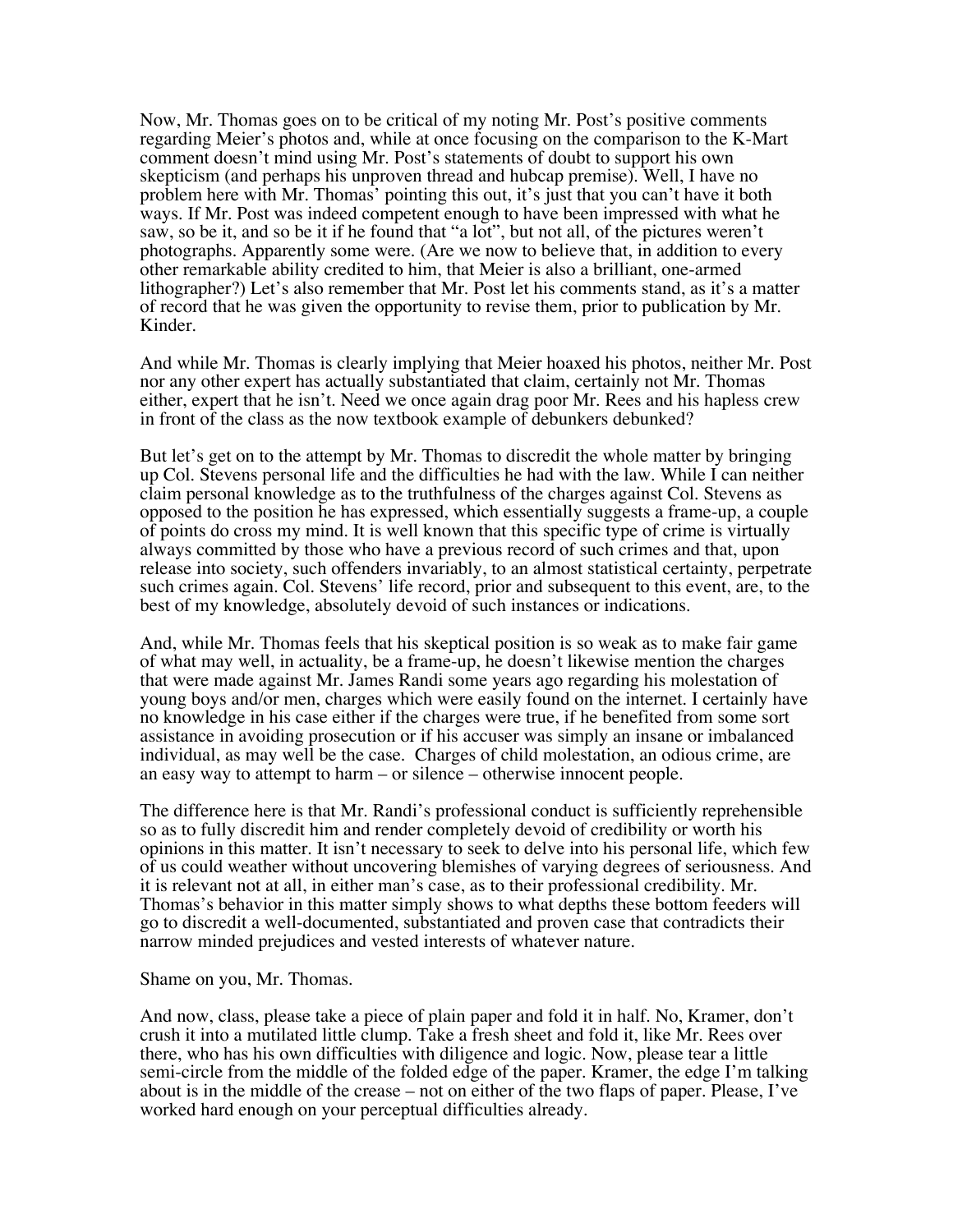Now, hold the paper up close to your face and look through the hole and tell me what you see. Bravo Kramer, that's correct you can only look through the hole with one eye. And looking through the hole with one eye doesn't offer us any perspective, does it? Of course, that's only one distortion of reality effected by our little experiment. How's about - no big picture? That's right, you see, or don't see as the case may be, that when you look through such a narrowly circumscribed aperture you perceive only a very small piece of the whole scene. And that's exactly what the pathetic, boneheaded professional (one really should call them amateur) skeptics do in their hell bent, frantic bid to discredit Meier and his evidence. If Meier had no arms these poor saps would accuse him of faking it all using his teeth.

Naturally, this agenda driven, tunnel vision approach bears no resemblance to anything remotely resembling science. On the contrary, these imbeciles prefer character assassination, innuendo, slander, deception, outright lies and deceit to the truth. And poor Kramer, he calls me a sociopath without morals but offers no proof, obviously. One would be tempted to ask for character references for these characters but it might bear pointing out that one first has to have character in order for it to be referenced.

So, as an exercise in concentration, logic and understanding, I will let you, class, outline the salient (and obvious) points that I have raised pertaining to the scholarship, let alone objectivity and credibility of the above mentioned "experts" though they sit here among you today. I must, regretfully but also obviously, fail the bozos who presented this drivel under the pretense of serious research. I will give a grudging nod to Kramer for almost igniting the paper viewer with the one hole in it when he brought it close to his rather ruddy face. That should qualify as a paranormal feat in itself, one that he can submit to the JREF Paranormal Claims (or is it Clams?) Department. It should be as well regarded, and rewarded, as the truly paranormal claims these idiots offer to explain what baffles them about the Billy Meier UFO Contacts…the most important story in human history.

Class dismissed.

## Michael Horn

------------------------------------------------------------------------------------------------------------

## You **ALWAYS TELL..."THE RANDI RETRACTION STORY"**?

Really? Then you always **LIE**. Thusly, **YOU ARE A LIAR**. By all evidence, you are also a sociopath. Your behavior indicates this most clearly.

You are also an **EXPLOITED LIAR**, as the "very regular media iinterviews" you are afforded prove NOTHING other than the intelligence of publishers and tv producers who know their audience well enough to understand that having one more **LYING** BOZO making absurd, unsubstantiated claims on tv will increase sales and ratings just enough for them to keep their jobs. They don't care if you **LIE** or not, and that's why none of them contact Randi in an effort to check facts, as any REAL journalist would. You and your "scientists" are little more than a side-show act, and people will always pay to watch silly people saying silly things.

Had he been born and lived in the 21st century, PT Barnum would have been wealthier than George Soros. A sucker born every minute? In this day and age, they're born every millisecond, and there's nothing they won't believe. You're selling snake oil, sir, and you can never keep up with the demand for your product.

And you're so **proud** of that, it disgusts me. You've fooled the media. You and Sylvia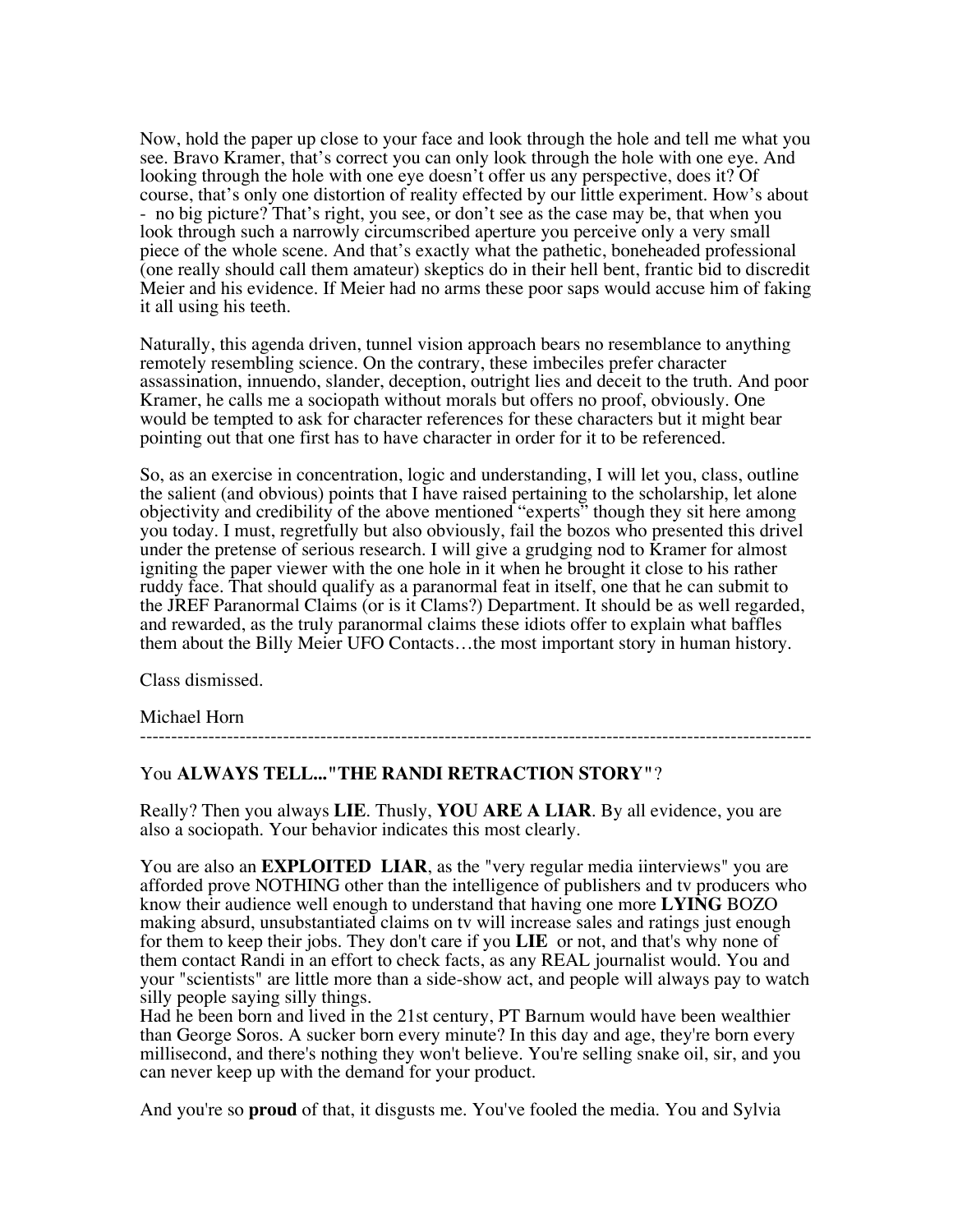Browne and John Edward and James Van Praagh and all the other frauds. Congratulations. You're in good company. What an accomplishment. You've bamboozled the press. Wow. How very rare. You've discovered that they will print anything you say and you can get away with it. That's so **good for you**.

But what a terrible, terribly pity it is for anyone interested in **THE TRUTH**. To be feeding people such abject FICTION is not simply a heartless act - it is also a crime of the intellect, waged against your fellow man with no concern for them on any level of comprehension. For shame.

Have you **NO MORALS**, sir?

I suggest you **STOP LYING** about Randi before someone finds out about it, publicizes it, and cuts in on your tv air time. And what would you do then? Go home and bite your pillow?

On behalf of JAMES RANDI and JREF, I implore you, sir: **TAKE THE CHALLENGE** !

If your claim is authentic, **WHY WOULDN'T YOU**?

The only defensible reason for refusing is what Dave Thomas suggests: that you **KNOW** your claim is hollow, and could never stand up to scientific scrutiny. You can keep the effluvium coming, sir, but you talk like a coward, casting insults and lies toward anyone who challenges you. I had better and stronger opponents in grade school. Even kindergarten was far more challenging. All you can do is call names. You TALK of evidence, but you offer NONE for direct scrutinization.

A **MAN** would stand upright, and **PROVE** his claim. You, sir, are just a **LIAR**.

And the only way to clear your bad name, is to **ACCEPT THE CHALLENGE**.

Acceptable responses: I ACCEPT THE CHALLENGE !!!

Typical responses from people who make claims they know full well cannot be verified: 1- I don't need your money.

- 2- I don't need to prove anything to you.
- 3- The prize money doesn't exists so why should I (or, the JREF Challange is sham).
- 4- I won't aid JREF in its publicity campaign.
- 5- Randi knows I'll pass the test so he'll never test me.
- 6- Blah blah blah blah.

The list goes on and on and on. We've heard it all. You're nothing new to us. Keep the **LIES** coming, Mikey. We know you will. It's all you're capable of.

And as long as there are people out there who'll believe anything they hear without asking for **PROOF**, you'll have plenty to do.

I won't justify your inane ramblings any further by responding to them. I won't feed the ravenous army of rats that fester deep inside of you where most peiople have a heart. There's no way to excise your demons. You were born with them, and you prove with every word that you'll pass away with them, too.

Randi won't involve himself in your mud slinging campaign, as he has responsible people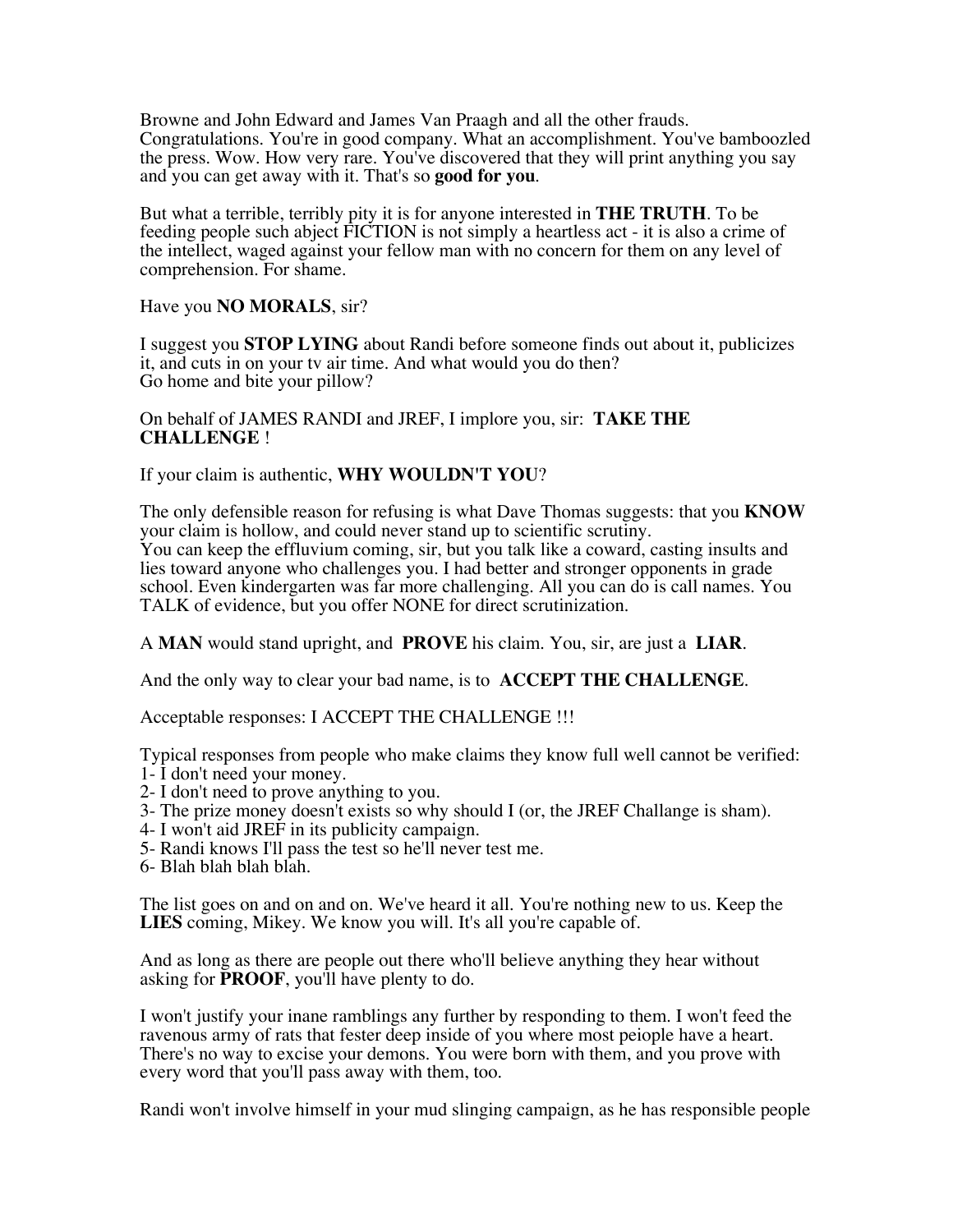making credible claims (accepting the JREF Challenge and offering up their evidence) to deal with. You have proven yourself to be anything BUT responsible. All you have proven is your sociopathic need to **LIE, and there seems to be no end to your campaign in making that known to all those unfortunate enough to be within earshot.**

And THAT is the only **PROOF** that JREF has witnessed direct evidence of in ANYTHING Michael Horn has to say.

PERIOD.

-Kramer, JREF Paranormal Claims Dept.

…My my, where to begin? Let's start with "Dr. Froning found Meier's account of tachyon propulsion (which was only beginning to be discussed [in 1979] by a very small and select group of theoretical physicists), and his calculations for above light speed travel to be amazing."

---------------------------------------------------------

Mike Horn is wrong by 9 years:

http://prola.aps.org/abstract/PRD/v3/i8/p1764\_1 Phys. Rev. D 3, 1764–1770 (1971) [Issue 8 – 15 April 1971 ] Quantization of m2<0 Field Equations Bert Schroer

Department of Physics, University of Pittsburgh, Pittsburgh, Pennsylvania 15213

Received 20 April 1970 We construct a causal covariant quantum field theory which corresponds to a classical field with m2<0. "Pseudotachyons" or "jelly" states lead to a causal screening of "tachyon" states.

©1971 The American Physical Society

---------------------------------------------------------

Mike Horn is wrong by 9 years: http://www.scifi.com/sfw/issue118/classic.html Spock Must Die! By James Blish Bantam Spectra \$5.50/\$8.50 Canada Papberback, June 1999 First Published 1970 ISBN 0-553-24634-8 ...Spock and Scotty devise a revolutionary plan to use tachyon particles in the transporter process to enable Spock to beam to Organia, even though the Enterprise is still millions of miles away. ---------------------------------------------------------

Mike Horn is wrong by 6, 13, 17, 12, 9, 8, and finally  $***20$  years $***$ :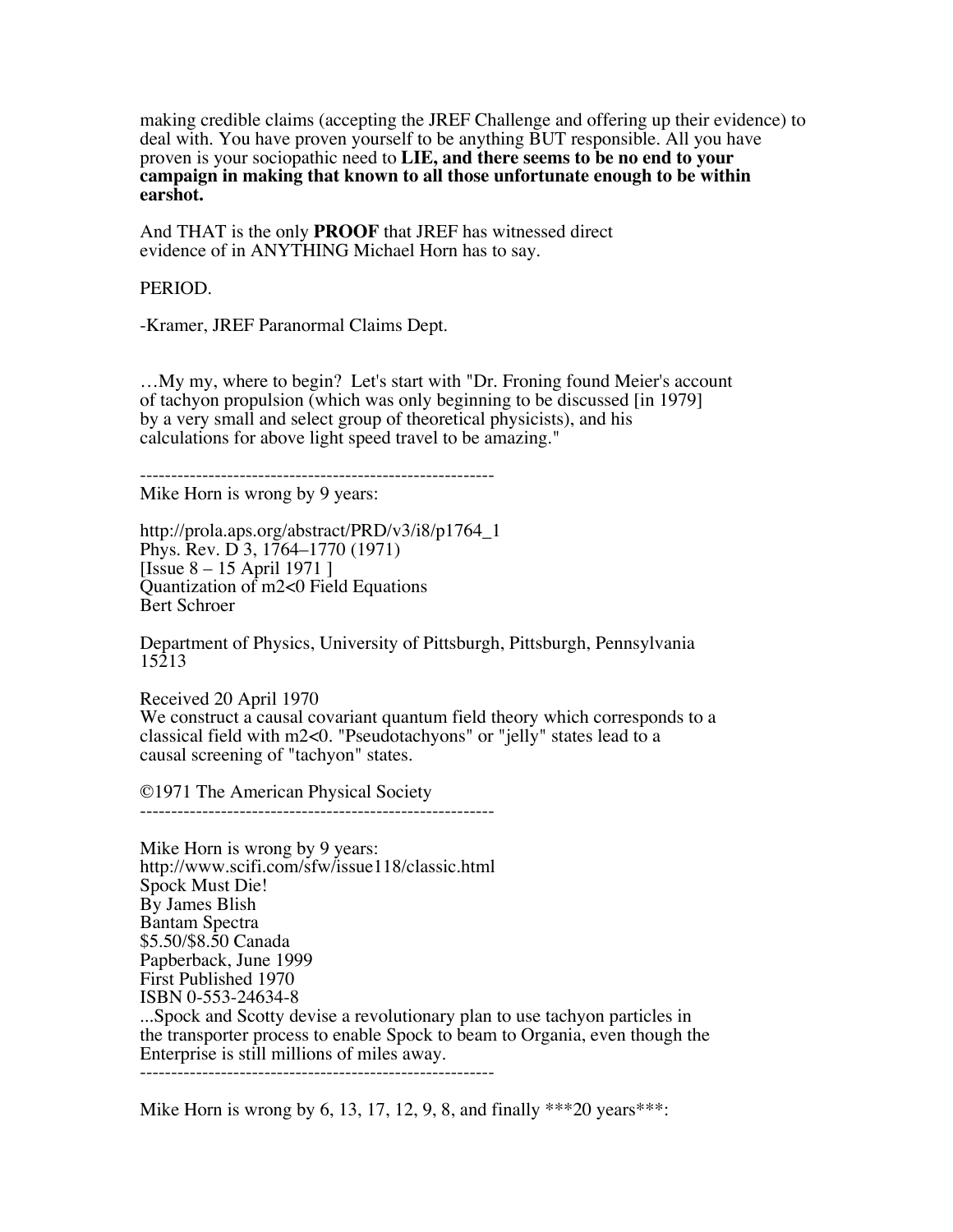http://www4.prossiga.br/lopes/prodcien/Classical/classic1.html

LEITE LOPES, José, FLEURY, N., OBERLECHNER, G. On the classical theory of charged and spinning tachyons. Strasbourg: CNRS, 1973. 15p. (CRN-HE-73-5).

On the Classical Theory of Charged and Spinning Tachyons\*

N. Fleury, J. Leite Lopes, and G. Oberlechner

...The possibility of a theoretical description of particles with velocity higher than that of light-the tachyons-has been discussed by several authors in the last ten years [1].

1]- S. TANAKA, Progr. Theor. Phys. 24, 171 (1966); O. M. P. BILANIUK, V.K. DESHPANDE, and E. C. G. SUDARSHAN, Am. J. Phys. 30, 718 (1962); G. FEINBERG, Phys. Rev. 159, 1089 (1967); M. BALDO, G. FONTE , and E. RECAMI, Lettere Nuovo Cimento 4, 241 (1970), and references therein; H. K. WIMMEL, Lettere Nuovo Cimento 1, 645 (1971); B. SCHROER, Phys. Rev. D3, 1764 (1971).

... Finally, the tachyon transcription of the Bargmann-Michel-Telegdi [2] classical spin equation is given for tachyons.

[2]- V. BARGMANN, L. MICHEL, and V. TFLEGDI, Phys. Rev. Letters 2, 435 (1959). ---------------------------------------------------------

But wait - there's more!

At 08:24 AM 8/23/2004 -0700, Michael wrote:

Robert Post: JPL photo laboratory for 22 years, was the head of that lab in 1979, and oversaw the developing and printing of every photograph that came out of JPL at the time: "From a photography standpoint, you couldn't see anything that was fake about the Meier photos. That's what struck me. They looked like legitimate photographs. I thought, 'God, if this is real, this is going to be really something."

OK, let's take a second look at Robert Post.

http://j\_kidd.tripod.com/b/125.html

... "Light Years" also quotes authorities such as Robert Post, head of the Jet Propulsion Laboratory in Pasadena, as saying: "From a photography standpoint, you couldn't see anything that was fake about the Meier photos... I thought, God, if this is real, this is going to be really something."

Or is it? In an interview with The Examiner, Post recalled that several years ago, Wendelle Stevens visited him at JPL and requested an expert